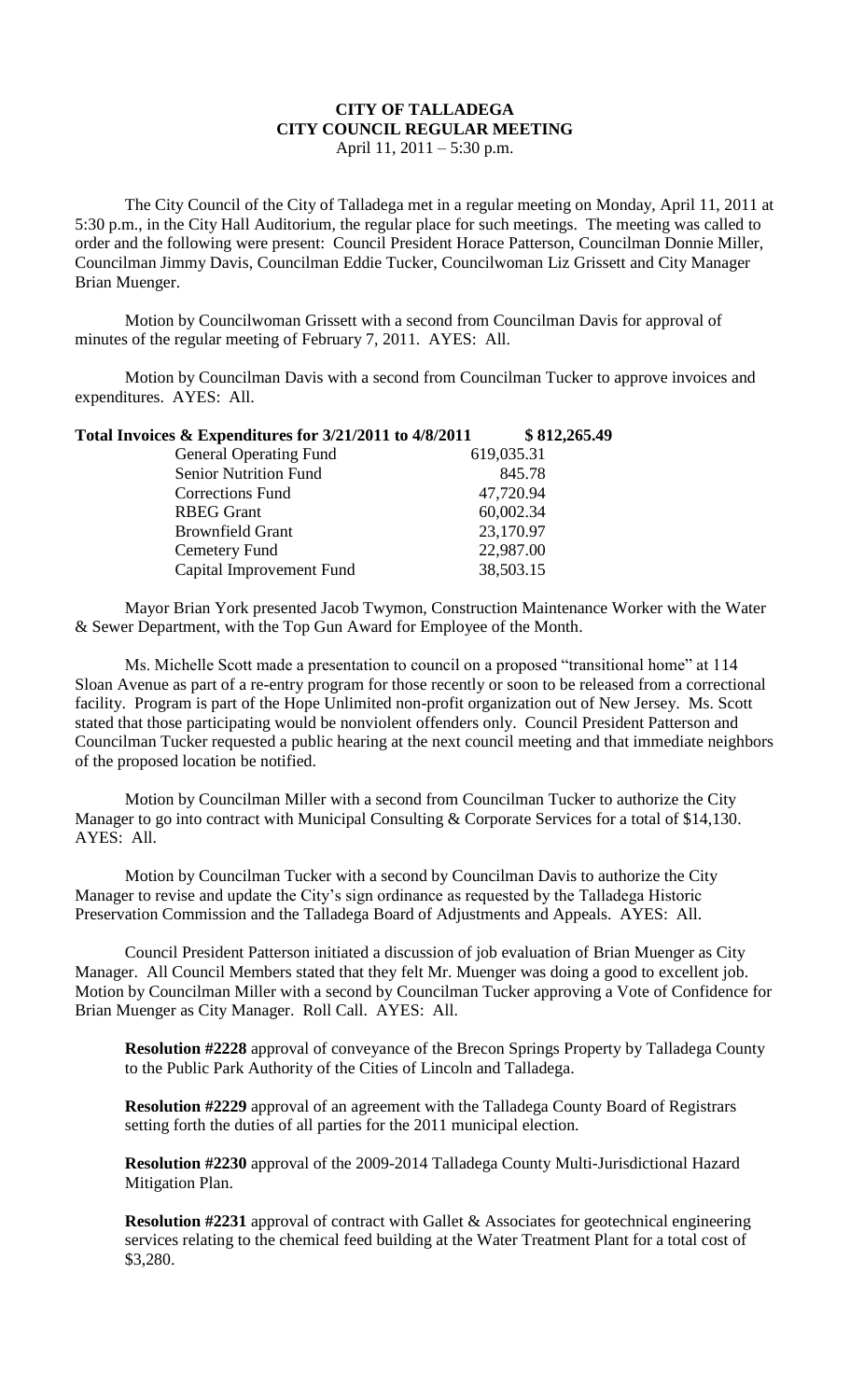**Resolution #2232** approval of contract with InSite Engineering for design services for the chemical feed building at the Water Treatment Plant for a total cost of \$35,700.

**Resolution #2233** approval of contract with AIDB for Summer Food Service Program meals.

Motion by Councilman Tucker with a second by Councilman Miller to approve Resolutions #2228, #2229, #2230, and #2233. Roll Call. AYES: All.

Motion by Councilman Davis with a second by Councilman Miller to approve Resolutions #2231 and #2232. Roll Call. AYES: Council President Patterson, Councilman Davis, Councilwoman Grissett, Councilman Miller; NAY: Councilman Tucker.

Motion by Councilman Davis with a second by Councilwoman Grissett to approve invoices and expenditures for the Water Department. AYES: Council President Patterson, Councilman Davis, Councilwoman Grissett and Councilman Miller; NAY: Councilman Tucker.

| Water Department Expenditures for 3/24/11 to 4/7/2011 |            | \$605,044.91 |
|-------------------------------------------------------|------------|--------------|
| General Fund                                          | 241,911.76 |              |
| Revenue Fund                                          | 103,375.00 |              |
| Coleman Circle Fund                                   | 32,011.15  |              |
| Bond Fund                                             | 237,747.00 |              |

Motion by Councilman Miller with a second from Councilman Davis to proceed with obtaining easements to expand the water infrastructure north of the bypass. AYES: Council President Patterson, Councilman Davis, Councilwoman Grissett and Councilman Miller; NAY: Councilman Tucker.

Councilman Miller further stated that he did not think the City should spend any money to obtain easements at this time until there was a possibility of development needing the addition to the water infrastructure but simply see if property owners would be willing to sign over easements at no cost.

The City's final audit was presented to the Council. Council President Patterson stated that the audit was excellent and it was due to the diligent work of Finance Director Teri St. James and her staff. The monthly department reports were also presented to Council.

Councilman Miller asked when the  $17<sup>th</sup>$  Street Bridge bids would be completed. Terry Hanner, Purchasing Director, stated that the bids would be opened up tomorrow. Councilman Miller stated he wished to honor Officer John Stamps and to send his condolences to the Officer's family.

Councilman Tucker thanked the City Manager and the Parks & Recreation staff for the outstanding job done on the renovating of the Spring Street Recreation Center and the tennis courts at Jemison Park. Councilman Tucker requested that a "brochure or pamphlet" be put together showing all the capital improvements that had been done over the last few years and how the money was spent. Councilman Tucker further stated that raggedy houses need to be condemned, weeds cleared and litter pick up in his district. Council President Patterson stated that it was an indication that the Community Appearance needed to be fully staffed and that layed off employees need to be brought back.

Councilwoman Grissett praised the work of the Parks & Recreation Department and complimented Brian Hutton on handling a big workload to get the Spring Street Recreation Center in good shape. Councilwoman Grissett also praised the Talladega High School and Zora Ellis Middle School Color Guards for their competitive ranking in the Southeastern Conference.

Councilman Davis thanked the homeowners for their participation in the April in Talladega Pilgrimage during the previous weekend. He also announced that this week is Library Week and there were several patron appreciation events at the Library. Councilman Davis asked for an update on the water quality at Mt. Olive. Cathy Fuller, Interim Water & Sewer Director, stated that there were no further complaints recorded. Councilman Davis stated it would be a good idea to contact these people and see if they were satisfied with the quality of the water in the Mt. Olive area.

City Attorney Michael O'Brien stated that there were two issues to speak to the Council about concerning pending litigation and that the discussion qualified for the calling of an Executive Session. Motion by Councilman Tucker with a second by Councilman Miller to enter into Executive Session for approximately 30 minutes. AYES: All.